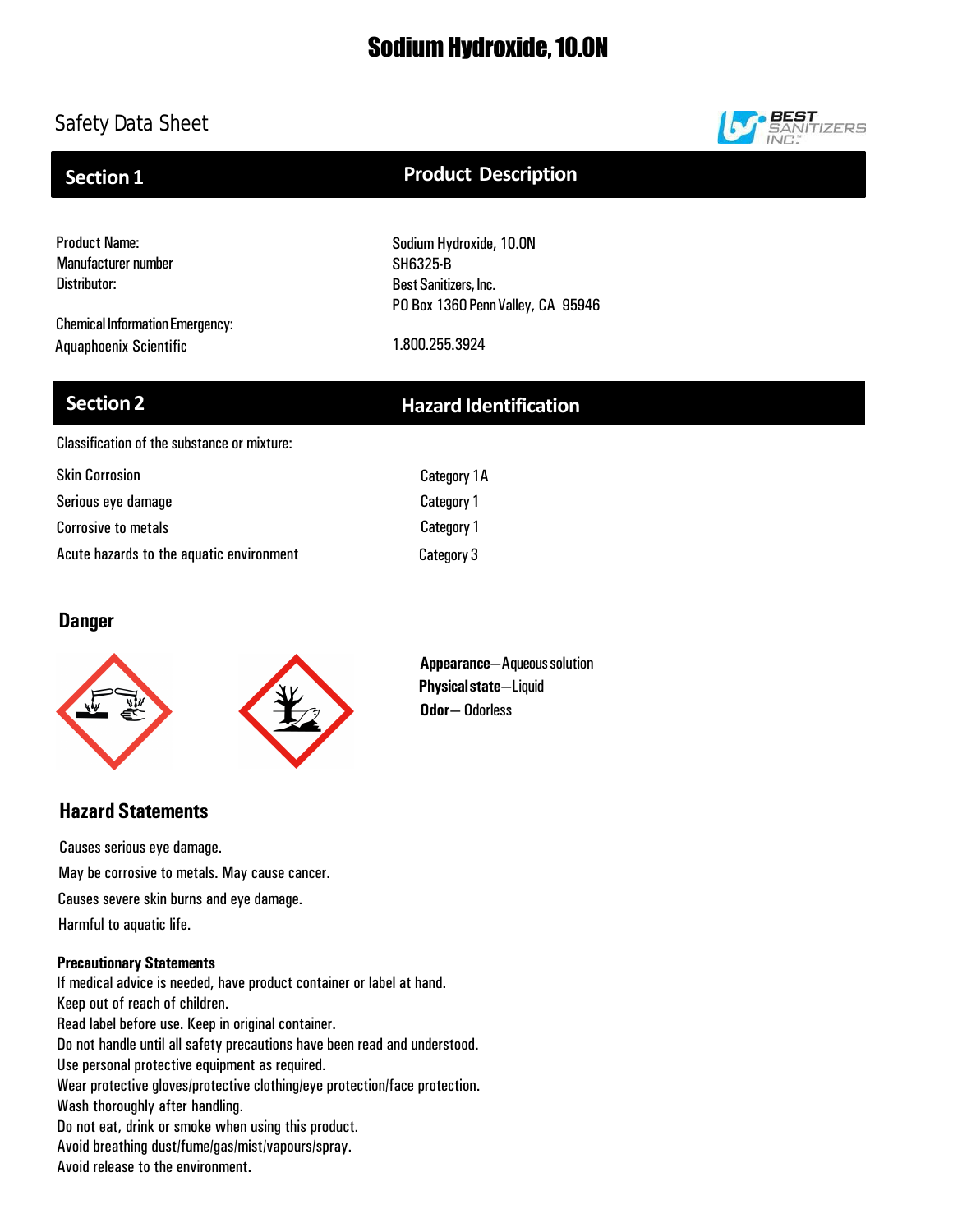IF ON SKIN (or hair): Remove/Takeoff immediately all contaminated clothing. Rinse skin with water/shower. Wash contaminated clothing. IF IN EYES: Rinse cautiously with water for several minutes. Remove contact lenses, if present and easy to do. Continue rinsing. IF SWALLOWED: Rinse mouth. DO NOT induce vomiting.

IF exposed or concerned: Get medical advice/attention.

Store in corrosive resistant container with a resistant inner liner.

Dispose of contents/container according to local, regional, national, territorial, provincial, and international regulation.

**Precautionary Statements—Disposal** Dispose of contents/container to an approved waste disposal plant. **Hazardsnototherwiseclassified (HNOC)** None **Other Information** Combustible Dust Hazard May form combustible dust concentrations in air (during processing).

# **Section 3 Composition/Informationon Ingredients**

| <b>Chemical Name</b>  | <b>CAS No.</b> | Weight-% |
|-----------------------|----------------|----------|
| Sodium Hydroxide      | 1310-73-2      | 40       |
| <b>Purified water</b> | 7732-18-5      | 60       |

| <b>Section 4</b>          | <b>First Aid Measures</b>                                                                                                                                                                           |  |  |
|---------------------------|-----------------------------------------------------------------------------------------------------------------------------------------------------------------------------------------------------|--|--|
| <b>First Aid Measures</b> |                                                                                                                                                                                                     |  |  |
| <b>Eye Contact</b>        | Hold eye(s) open and rinse slowly and gently with water for 15-20 minutes. Remove contact<br>lenses, if present, after first 5 minutes, then continue rinsing eye(s). Get medical advice/attention. |  |  |
| <b>Skin Contact</b>       | Wash affected area with soap and water. Seek immediate medical attention.                                                                                                                           |  |  |
| <b>Inhalation</b>         | Remove to fresh air. Seek immediate medical attention if discomfort or irritation persists.                                                                                                         |  |  |
|                           | Provide oxygen if breathing is difficult.                                                                                                                                                           |  |  |
| Ingestion                 | Rinse mouth thoroughly. Do NOT induce vomiting.                                                                                                                                                     |  |  |
|                           | Drink sips of water.                                                                                                                                                                                |  |  |
|                           | Seek immediate medical attention.                                                                                                                                                                   |  |  |

## **Most important symptoms and effects,both acute and delayed**

Nausea. Headache. Shortness of breath.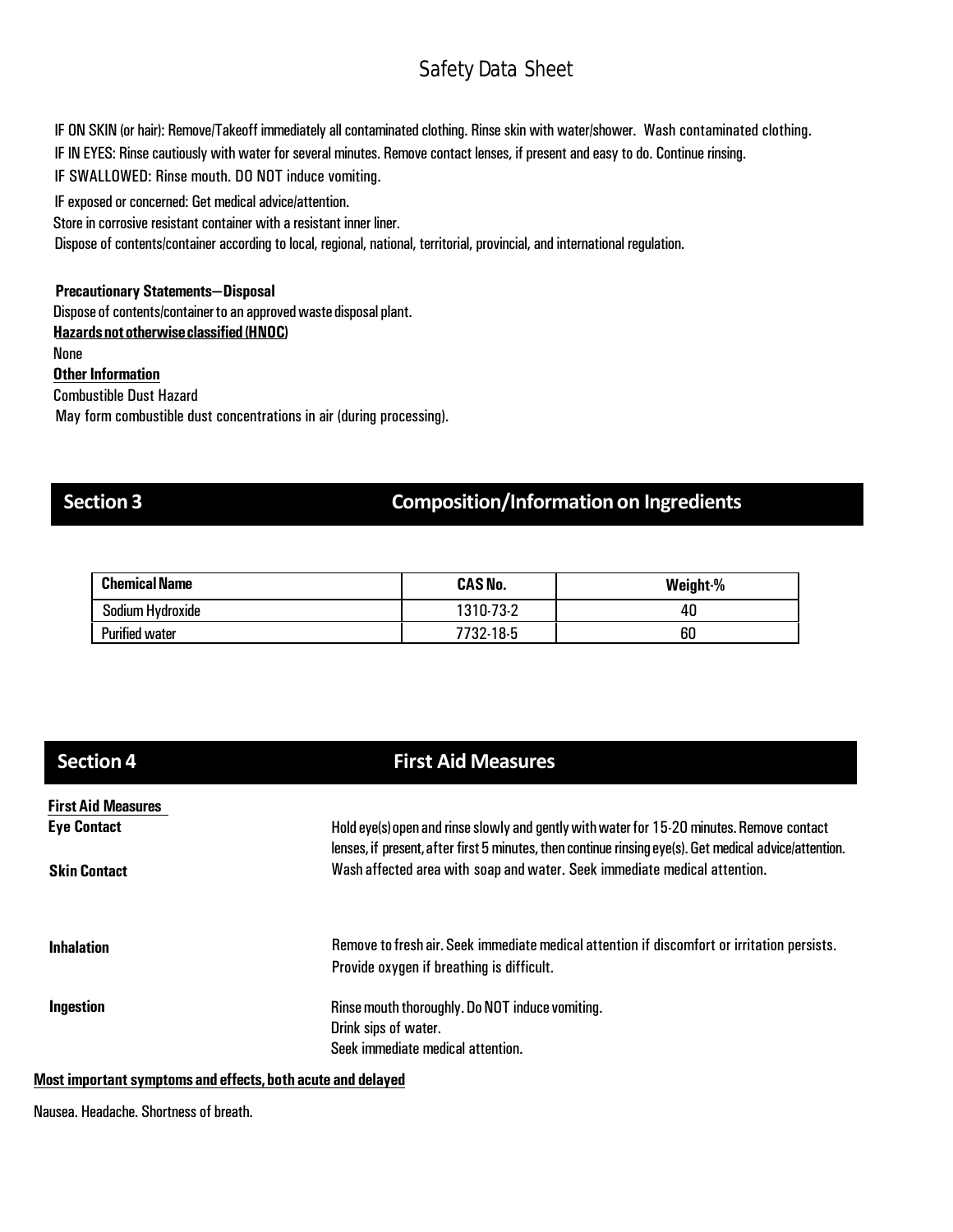## **Indication of any immediate medical attention and special treatment needed**

If seeking medical attention, provide SDS document to physican.

Physician should treat symptomatically.

# **Section 5 6 Fire-Fighting Measures**

## **SuitableExtinguishing Media**

If in laboratory setting, follow laboratory fire suppression procedures. Use appropriate suppression agents for adjacent combustible materials or sources ignition.

**Unsuitable Extinguishing Media** Carbon dioxide. **Specifichazards arising fromthe chemical** Not considered to be a fire or explosion hazard.

## **Protective Equipment and Precautionsfor Firefighters**

As in any fire, wear self-contained breathing apparatus pressure-demand, MSHA/NIOSH (approved or equivalent) and full protective gear. Containers may explode. Avoid contact with skin, eyes, and clothing.

# **Section 6 Accidental Release Measures**

## **PersonalPrecautions,ProtectiveEquipmentand EmergencyProcedures**

| <b>Personal Precautions</b>                          | Use personal protection recommended in Section 8. Ensure adequate ventilation, especially in                                                                                                                                                                            |  |  |
|------------------------------------------------------|-------------------------------------------------------------------------------------------------------------------------------------------------------------------------------------------------------------------------------------------------------------------------|--|--|
|                                                      | confined areas. Keep unprotected persons away. Keep away from ignition sources. Protect                                                                                                                                                                                 |  |  |
|                                                      | from heat. Neutralize with lime or soda ash. Stop the spill, if possible.                                                                                                                                                                                               |  |  |
| <b>Environment Precautions</b>                       |                                                                                                                                                                                                                                                                         |  |  |
| <b>Environmental Precautions</b>                     | Prevent entry into waterways, sewers, basements or confined areas. See Section 12 for additional<br>ecological information.                                                                                                                                             |  |  |
| Methods and material for containment and cleaning up |                                                                                                                                                                                                                                                                         |  |  |
| <b>Methods for containment</b>                       | If in a laboratory setting, follow Chemical Hygiene Plan procedures. Collect liquid and dilute with water.<br>Neutralize with dilute acid solutions. Decant water to drain with excess water. Absorb with suitable<br>material. Place into properly labeled containers. |  |  |
| Methods for cleaning up                              | If necessary, use trained response staff/contractor. Always obel local regulations. Wear<br>protective eyeware, gloves, and clothing.                                                                                                                                   |  |  |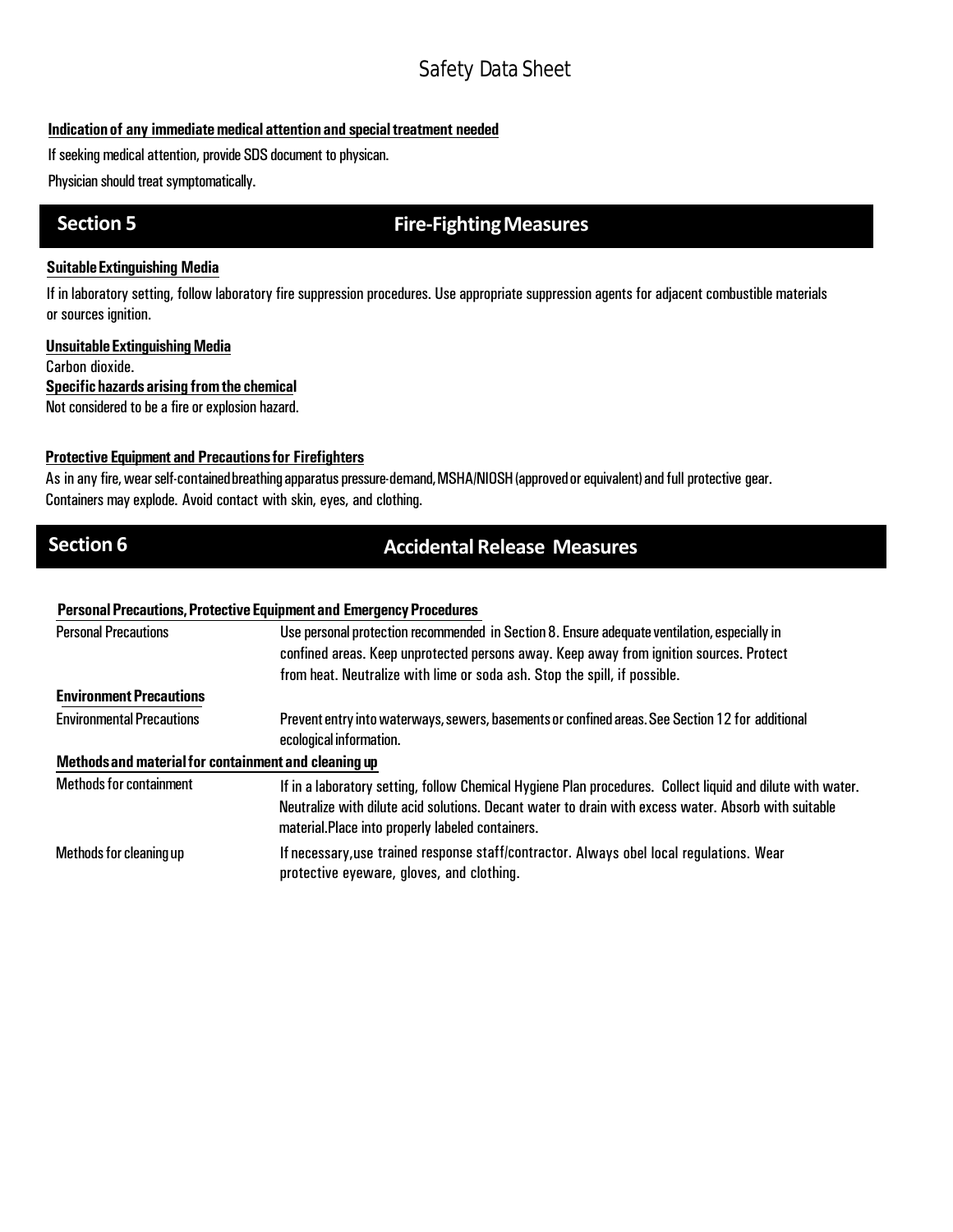# **Section 7 handling and Storage**

## **Precautions for Safe Handling**

Advice on Safe Handling **Avoid contact with eyes, skin, and clothing**. Do not inhale gases, fumes, dust, mist, vapor and aerosols. Wear protective eyeware, gloves and clothing. Refer to Section 8. Do not mix with acids. Do not eat, drink or smoke or use personal products when using this product. Follow good hygiene procedures when handling chemical materials.

### **Conditionsfor safe storage,including any incompatibilities**

Storage Conditions/ Incompatible materials Keep Containers tightly closed in a dry,cool and well-ventilated place. Store as a corrosive. Protect from freezing and physical damage.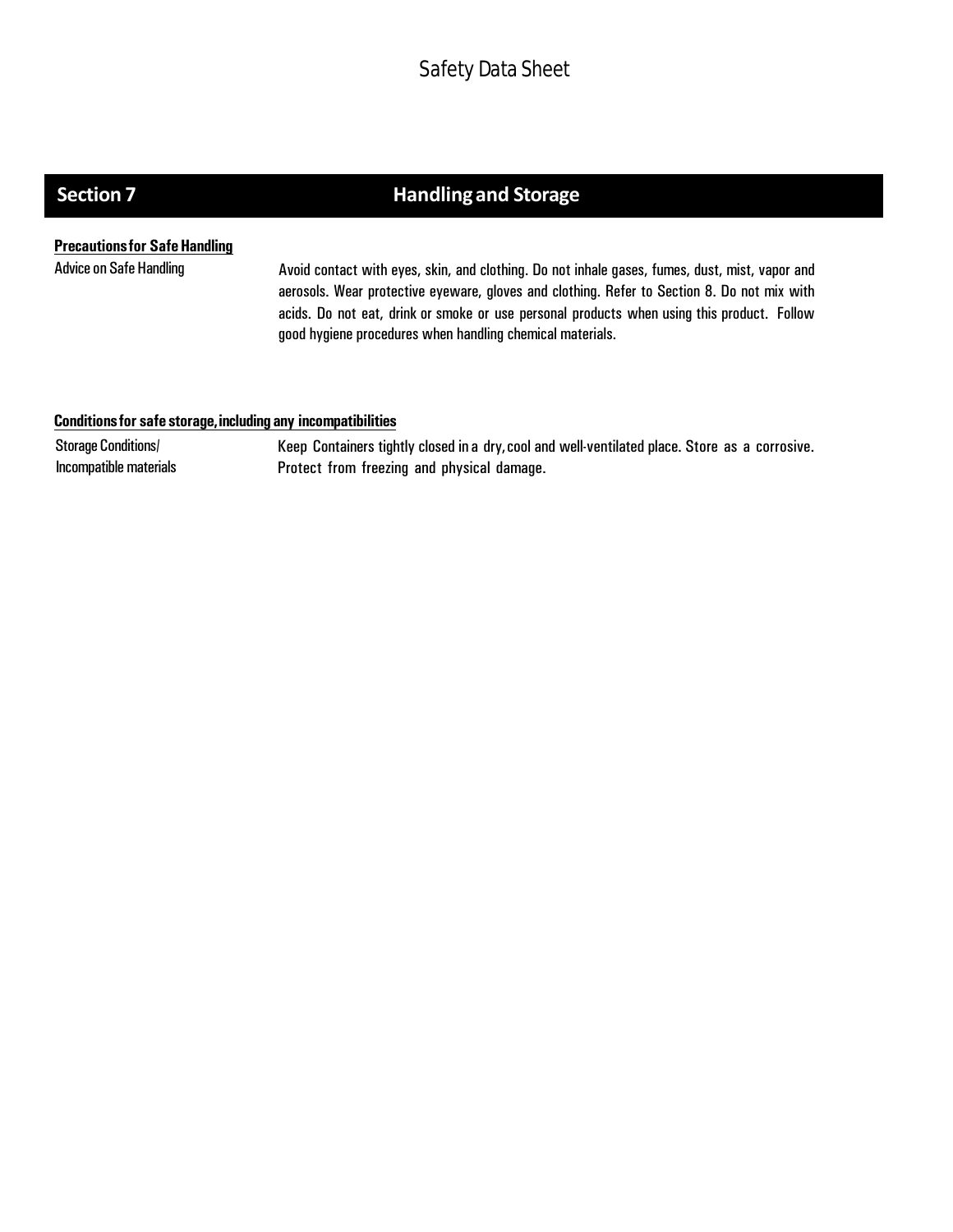| <b>Section 8</b>                                                      | <b>Protection Information</b>                                                                                                                                                                                                                                                                                                                                |
|-----------------------------------------------------------------------|--------------------------------------------------------------------------------------------------------------------------------------------------------------------------------------------------------------------------------------------------------------------------------------------------------------------------------------------------------------|
| <b>Exposure Guidelines</b>                                            |                                                                                                                                                                                                                                                                                                                                                              |
| <b>Control Parameters:</b>                                            | 1310-73-2 Sodium Hydroxide, OSHA 2mg/m3                                                                                                                                                                                                                                                                                                                      |
|                                                                       | 1310-73-2 Sodium Hydroxide, ACGIH NIOSH 10 mg/m <sup>3</sup>                                                                                                                                                                                                                                                                                                 |
| <b>Appropriate Engineering Controls</b>                               |                                                                                                                                                                                                                                                                                                                                                              |
| <b>Engineering Controls</b>                                           | Emergency eyewash fountains and safety showers should be available in the immediate vicinity of use/<br>handling. Provide exhaust ventilation or other engineering controls to keep the airborne concentrations<br>of vapor or mists below the applicable workplace exposure limits. Occupational exposure limits<br>indicated above. Use under a fume hood. |
| Individual Protection Measures, such as personal protective equipment |                                                                                                                                                                                                                                                                                                                                                              |
| Eye/Face protection                                                   | Wear safety glasses with side shields (or goggles).                                                                                                                                                                                                                                                                                                          |
| Skin and body protection                                              | Wear impermeable and resistant to the product/ substance/preparation protective gloves.                                                                                                                                                                                                                                                                      |
|                                                                       | Selection of glove material on considration of the penetration times, rates of diffusion and<br>degradation.                                                                                                                                                                                                                                                 |
| <b>Respiratory protection</b>                                         | Not required under normal conditions of use. If exposure limits are exceeded or irritation is                                                                                                                                                                                                                                                                |
|                                                                       | experienced, NIOSH/MSHA approved respiratory protection should be worn. Positive-pressure                                                                                                                                                                                                                                                                    |
|                                                                       | supplied air respirators may be required for high airborne contaminant concentrations. Respiratory                                                                                                                                                                                                                                                           |
|                                                                       | protection must be provided in accordance with current local regulations.<br>The usual precautionary measures are to be adhered to when handling chemicals. Keep away                                                                                                                                                                                        |
| <b>General Hygiene</b>                                                | from food, beverages and food sources. Immediately remove all soiled and contaminated                                                                                                                                                                                                                                                                        |
|                                                                       | clothing. Wash face, hands and any exposed skin thoroughly after handling. Wash contaminated                                                                                                                                                                                                                                                                 |
|                                                                       | clothing and shoes before reuse. Do not Eat, Drink or Smoke when using this product. Do not inhale                                                                                                                                                                                                                                                           |

# **Section 9 Physical and Chemical Properties**

gases/fumes/dust/mist/vapors/aerosols. Avoid contact with the eyes and skin.

## **Informationon basicphysicaland chemicalproperties**

| Formula:        |
|-----------------|
| Odor:           |
| Odor Threshold: |

See Section3 **Odorless** Not Determined Color: Color: Clear

**Physical State:** Appearance:

Liquid **Aqueous solution**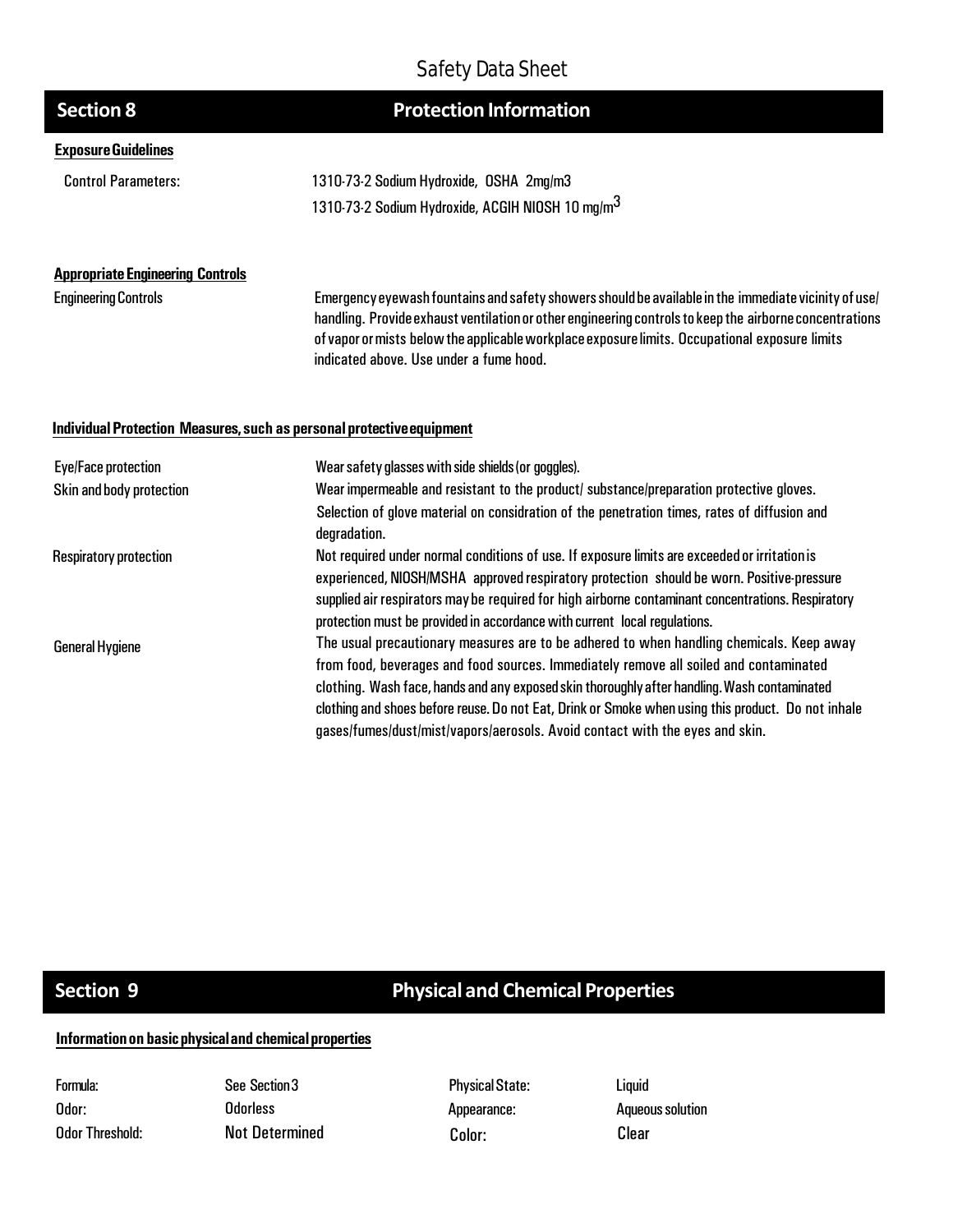| <b>Property</b>                    | <b>Values</b>             |
|------------------------------------|---------------------------|
| рH                                 | <b>Alkaline</b>           |
| <b>Meting Point/Freezing Point</b> | Approximately 0°C         |
| <b>Boiling Point/Boiling Range</b> | Approximately 100°C       |
| <b>Flash Point</b>                 | Not Determined.           |
| <b>Evaporation rate</b>            | Not Determined.           |
| Flammability (solid, gas)          | <b>Not Determined.</b>    |
| <b>Flammability Limit in Air</b>   |                           |
| <b>Upper flammability limit:</b>   | <b>Not Determined.</b>    |
| Lower flammability limit:          | Not Determined.           |
| Vapor pressure:                    | 14mm Hg @ 20 C            |
| Vapor density:                     | >1                        |
| <b>Relative density</b>            | 1.32                      |
| <b>Water solubility</b>            | Soluble in water.         |
| <b>Partition coefficient</b>       | No information available. |
| <b>Autoignition temperature</b>    | Not Determined.           |
| <b>Decomposition temperature</b>   | Not Determined.           |
| Kinematic viscosity                | No information available. |
| <b>Dynamic viscosity</b>           | No information available. |

# **Section 10 Stabilityand ReactivityData**

| <b>Reactivity</b>                              | None under normal processing.                                                                                  |
|------------------------------------------------|----------------------------------------------------------------------------------------------------------------|
| <b>Chemical Stability</b>                      | Stable under normal conditions.                                                                                |
| <b>Possibility of Hazardous Reactions</b>      | None.                                                                                                          |
|                                                |                                                                                                                |
| <b>Conditions to avoid</b>                     | incompatible materials. Excessive heat.                                                                        |
| Incompatible materials                         | Acids. Organic halogen compounds. Metals such as aluminum, tin, and zinc.                                      |
| <b>Hazardous Decomposition Products</b>        | Sodium oxides. Decomposition by reaction with certain metals releases flammable and explosive<br>hydrogen gas. |
| <b>Section 11</b>                              | <b>Toxicity Data</b>                                                                                           |
| <b>Acute Toxicity:</b>                         |                                                                                                                |
| Oral:                                          | LD50 Rat: $>90$ mL/k                                                                                           |
| <b>Sensitization</b>                           | No Information Available                                                                                       |
| Germ cell mutagenicity                         | No Information Available                                                                                       |
| Carcinogenicity                                | Not listed as a carcinogen: 1310-73-2                                                                          |
| Reproductive toxicity                          | <b>No Information Available</b>                                                                                |
| STOT single exposure<br>STOT repeated exposure | <b>No Information Available</b><br><b>No Information Available</b>                                             |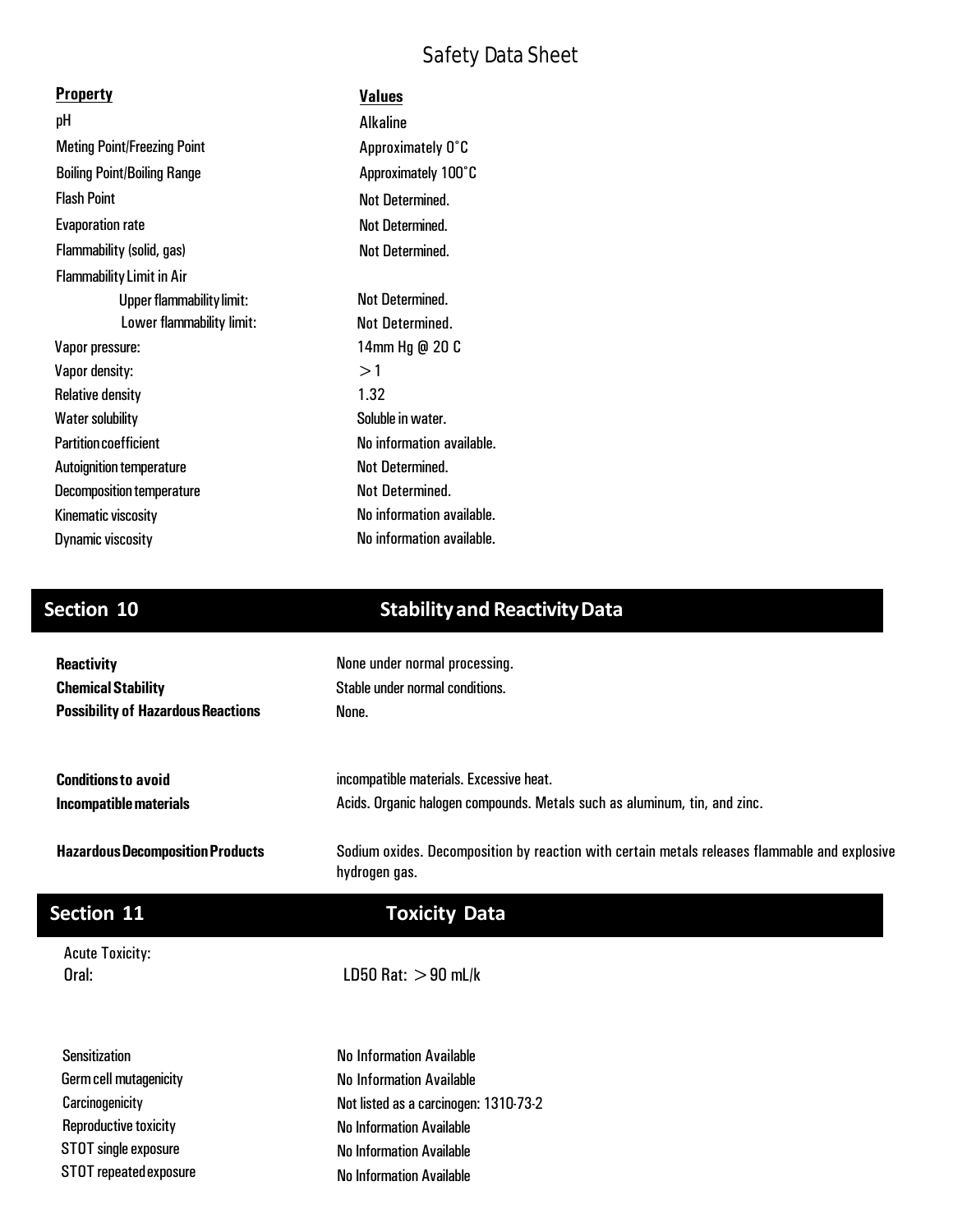# **Section 12 Ecological Data**

### **Ecotoxicity**

**Toxicity to aquatic life:** Sodium Hydroxide has high acute and chronic toxicity to aquatic life influenced by hardness and alkalinity of the receiving water.

## **Persistenceand degradability**

None.

## **Bioaccumulation**

Not Bioaccumulative.

### **Mobility in soil** None.

### **Other adverse effects**

None.

# **Section 13 Disposal Information**

## **Waste treatmentmethods**

Disposal of wastes **Disposalshould be** in accordance with applicable regional, national and local laws and regulations. Do not dispose together with household garbage. Do not allow product to reach sewage system or open water.

# **Section 14**

# **Transport Information**

## **DOT**

UN Number Shipping Name Packing Group II

1824 Sodium Hydroxide Solution Class 8 Corrosive Substances